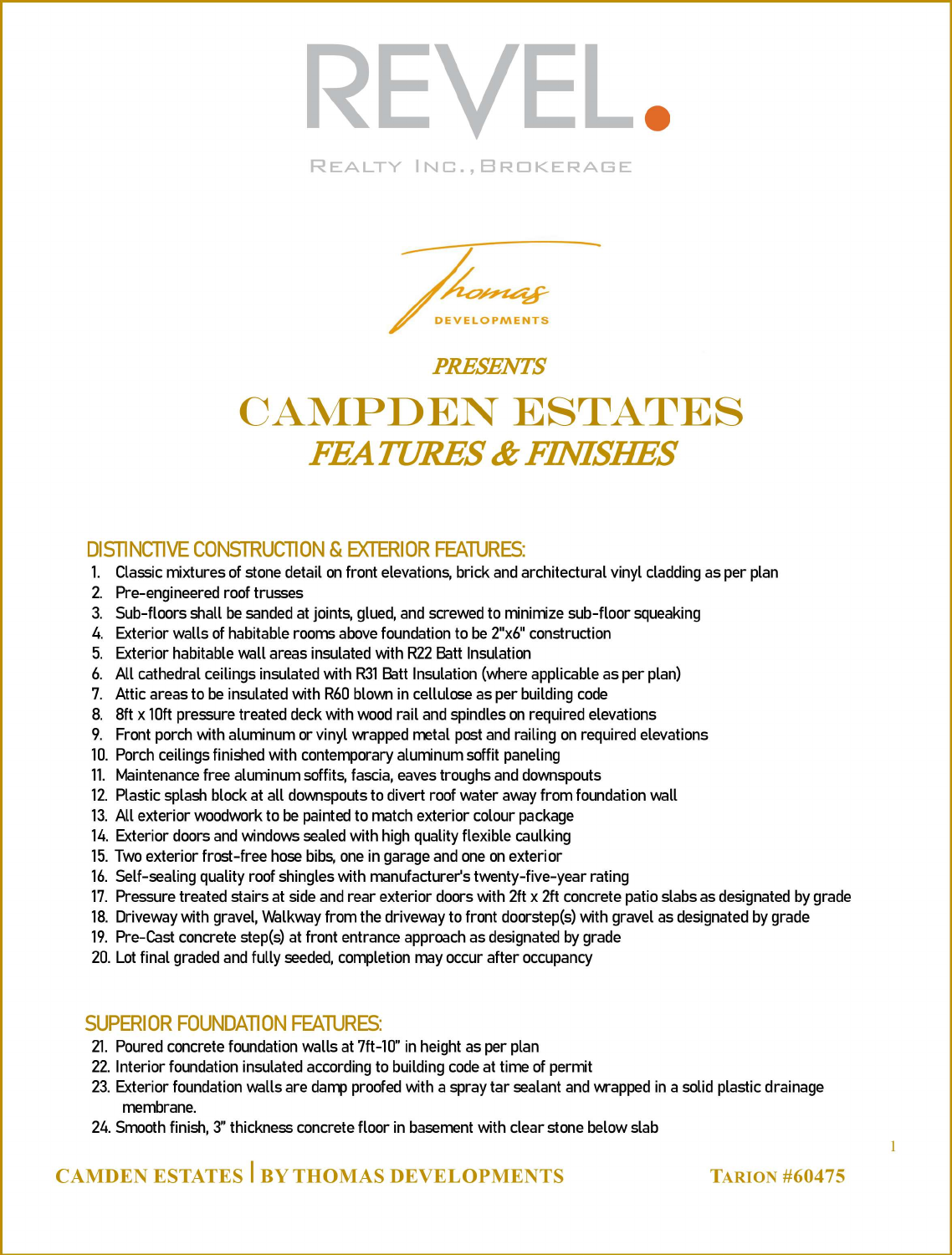#### **SPACIOUS GARAGE FEATURES:**

- **25.** Standard double car garage as per plan
- **26.** All interior walls that adjoin the garage will be insulated
- **27.** Garages to be fully drywalled, with one-coat compound on all joints, fire-taped, vapour sealed and primed
- **28.** One overhead Electrical receptacle per door for future garage opener
- **29. a.)** Prefinished R12 insulated8ft wide x 7ft high maintenance free steel sectional garage single door, flush panel contemporary door design, colour to match soffit and facia
	- **b.)** Prefinished R12 insulated 16ft wide x 7ft high maintenance free steel sectional garage double door, flush panel contemporary door design, colour to match soffit and facia
- **30.** Garage door wood frame wrapped in aluminum to match soffit and fascia
- **31.** Smooth finish, 4" thickness concrete floor with clear stone below slab
- **32.** Saw-cut garage floors.
- **33.** Spruce stairs from garage to house as designated by grade

#### **WELL STRUCTURED WINDOWS & EXTERIOR DOOR FEATURES:**

**34.**Main floor windows, with industry leading Energy Efficient ratings, maintenance free vinyl clad casements

- **35.** Exterior 72" wide x 80" high 2 panel vinyl sliding rear patio door (plan specific)
- **36.** Exterior 32" wide x 80" high 2 panel steel insulated garage to house door
- **37.** Exterior 32" wide x 80" high full glass panel steel insulated rear patio door (plan specific)
- **38.** Exterior 32" wide x 80" high 2 panel steel insulated garage to side of house door (optional)
- **39.** Exterior 34"-36" wide x 80"-96" high 2 panel steel insulated entrance door (plan specific)
- **40.** Double glazed, double paned, low E coated; argon gas filled low maintenance white interior vinyl
- **41.** Basement windows: 36"x24" vinyl sliders as per plan
- **42.** Larger sized basement windows on all walkout elevations
- **43.** All windows and exterior doors are spray foam sealed to prevent drafts
- **44.** Self-closing insulated metal door from garage to house
- **45.** Screens provided on all operational windows
- **46.** Front entry swing door(s) may include sidelites as per plan, thermal insulated steel and will be painted to match soffit and fascia

#### **EXQUISITE INTERIOR FEATURES:**

- **47.** Garage to house door entering to mud room/laundry room will be finished with "Thomas Developments" white in colour metal semi-gloss paint on both sides
- **48.** All other exterior entry steel doors will be finished white in colour metal semi-gloss paint on inside of door and exterior side of door painted to match colour of soffit and facia
- **49.** 9ft interior main floor height ceiling
- **50.** Optional Vaulted, coffered ceilings (plan specific)
- **51.** Ceiling drywall is installed over floating metal resilient channels on all trussed ceilings for straighter ceiling finishes
- **52.** All drywall corner beads are square metal beads
- **53.** All interior ceilings and walls above ground to have ½" drywall in finished living space
- **54.** All walls and ceiling painted with one coat of quality primer
- **55.** Smooth ceilings and walls painted with two coats of quality latex paint, choice of one colour from décor centre standard selections
- **56.** Interior doors and trim will be finished with latex semi-gloss paint "Thomas Developments" white in colour
- **57.** Builder to supply and install all interior and exterior light fixtures as per standard builder package (front entrance chandelier not included, One Island octagon box included with capped flat cover plate Pendant not included, pot lights not included)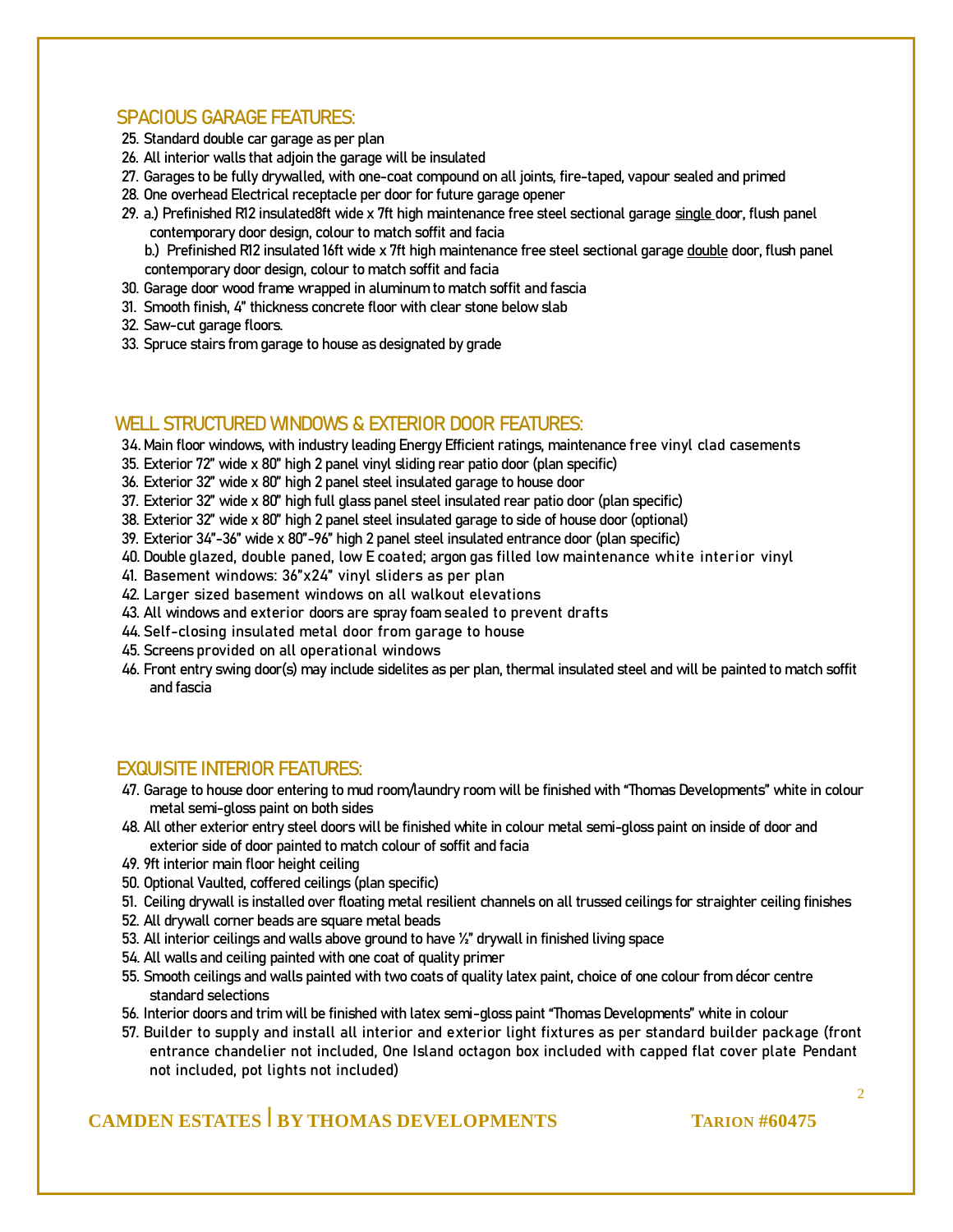#### **CRAFTED KITCHEN FEATURES:**

- **58.** Exceptional quality semi-solid oak or stylish HDF Laminate kitchen cabinets as per suppliers' level one standard selections
- **59.** With your choice of preselected colours and door styles as per suppliers' level one standard selections
- **60.** All Kitchens come standard with Light Valence Moulding to match door as per suppliers' level one standard selections
- **61.** Standard 36" Uppers with Crown Mouldings as per suppliers' level one standard selections
- **62.** Quality nickel Pulls or Knobs on cabinetry as per suppliers' level one standard selections
- **63.** Counter depth ¾" gable refrigerator provision
- **64.** Kitchen cupboard base cabinets with full height doors
- **65.** One bank of Pot Drawers included in kitchen layout
- **66.** One bank of Utensil Drawers included in kitchen layout
- **67.** All Kitchen Cabinets come with standard operational drawers
- **68.** All kitchen Cabinet Doors come standard with soft close hinges
- **69.** 30" wide Space saver provisional cabinet for future microwave above stove with 6" venting to exterior
- **70.** Purchaser is responsible for hood fan or over the range microwave
- **71.** Quartz countertops as per suppliers' level one standard selections
- **72.** All quartz countertops come standard with square edge
- **73.** Luxury grade Stainless steel 50/50 split under mount kitchen sink
- **74.** 30" depth kitchen island (optional breakfast counter or forward island gable extension sold as an upgrade)
- **75.** Quartz set to approximately 1" to 1 ½" overhang past perimeter of island and base cabinets
- **76.** Single lever faucet with Pull Down Feature as per décor centre standard
- **77.** Dishwasher space provided includes electrical and plumbing rough-in for future hook-up
- **78.** Kitchen20-amp countertop circuits are heavy duty for small appliances
- **79.** One (1) 20-amp outlet on Island

#### **ATTRACTIVE INTERIOR DOOR HARDWARE AND TRIM FEATURES:**

- **80.** Front entry door features Weiser satin nickel grip set with deadbolt uniformly keyed alike throughout
- **81.** Casing 2-3/4" colonial finger joint pine with integrated backband on all doors and windows
- **82.** Baseboards 4-1/8" colonial finger joint pine throughout
- **83.** Shoemould installed on all solid surface finished floors
- **84.** 800 series hollow core 80" high 2-Panel smooth interior doors
- **85.** Weiser satin nickel interior doorknobs, choice of lever or round from builders' selection
- **86.** Contemporary maintenance free single tier shelf & rod wire in all closets with 4-wire shelves in linen closet
- **87.** All full swing interior doors feature triple hinge construction for maximum strength and durability and are hung on fully cased jams and fully trimmed
- **88.** All half walls are capped and cased in wood with painted finish

### **STYLISH FLOORING AND STAIRCASE FEATURES:**

- **89.** Elegant Oak veneered staircase. Includes oak treads and stringers will be stained to closely match selected hardwood floor colour with two layers of protective clear coat
- **90.** Oak spindles with oak railings will be stained to closely match selected hardwood floor colour with two layers of protective clear coat
- **91.** Berber or broadloom carpet with 9mm thick foam underpad in all bedrooms in finished areas as per suppliers' level one standard selections
- **92.** . Choice of prefinished hardwood floors in foyer, kitchen, breakfast room, great room and hallways as per suppliers' level one standard selections
- **93.** Choice of 12"x24" (stacked pattern) porcelain floor tile in foyer, powder room, kitchen, breakfast room, laundry room, mud room and all bathrooms as per suppliers' level one standard selections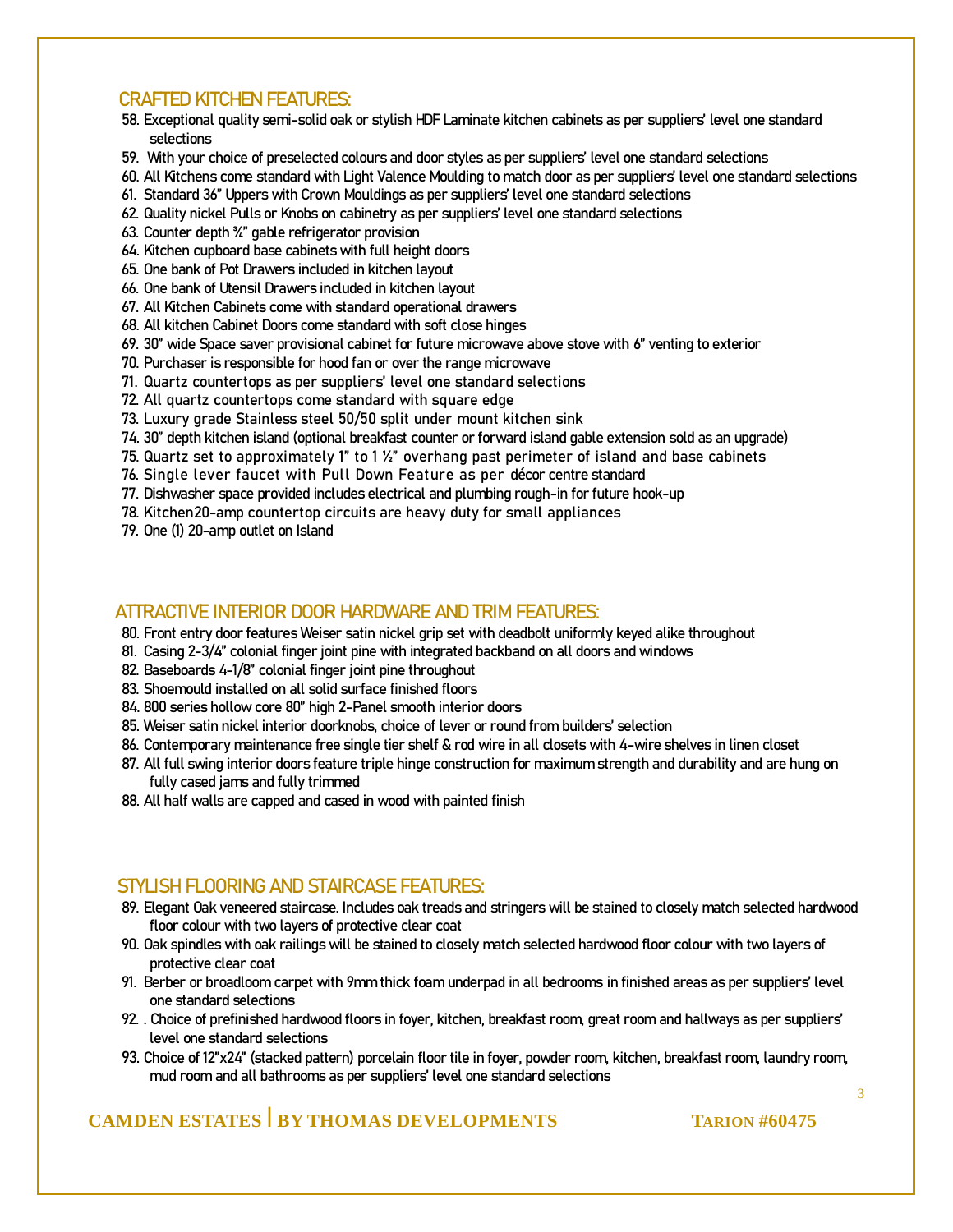#### **ALLURING BATHROOM FEATURES:**

- **94.** Exceptional quality semi-solid oak or stylish HDF Laminate Vanities as per suppliers' level one standard selections
- **95.** Premium china white top mount single oval vanity sink
- **96.** Vanities with Formica/Arborite Countertops as per suppliers' level one standard selections
- **97.** En-suite vanity base cabinets with full height doors, soft close hinges & one standard operational drawer
- **98.** En-suite include waterproofed drain base with tiled shower walls (not including ceiling) and tempered glass as per builder's standard
- **99.** En-Suite include 57"x28" Acrylic Freestanding tub with top mount faucet as per suppliers' level one standard selections
- **100.** Main bathroom includes 30" wide x 60" long modern tub with waterproofed tiled shower walls
- **101.** Main bathroom vanity base cabinet with full height doors soft close hinges & one standard operational drawer
- **102.** Beautiful premium china pedestal sink in powder room (plan specific)
- **103.** All vanities to have single handle faucet as per suppliers' level one standard selections
- **104.** All bathroom sinks are fitted with mechanical pop-up drains
- **105.** All plumbing fixtures are fitted with shut-off valves
- **106.** 2-piece Comfort Height elongated toilets with standard operational seat cover
- **107.** Standard plumbing fixtures as per suppliers' level one standard selections
- **108.** Bathroom mirrors with arrissed edge
- **109.** Mirror(s) installed above vanity may be glued
- **110.** One GFCI protected outlet for bathroom
- **111.** Pressure balanced shower controls
- **112.** Quality nickel Pulls or Knobs on vanities as per suppliers' level one standard selections
- **113.** Purchaser responsible for all bathroom accessories

### **PRACTICAL LAUNDRY AND MUD ROOM FEATURES:**

**114.** All plans include main floor laundry room

- **115.** Laundry room upper cabinets come with 30" full height doors and soft close hinges as per suppliers' level one standard selections (plan specific)
- **116.**Every plan features Freestanding acrylic laundry tub with single handle faucet
- **117.** Includes Washer**/**Dryer hook-ups with venting to exterior.
- **118.** Where a laundry tub is not provided, there will be an in-wall housing unit that allows for hot and cold-water supply and waste disposal outlet for future washer (plan specific)
- **119.** Accessible area mudroom space, upgrade features can be purchased at time of scheduled upgrades appointment

#### **PRECISE ELECTRICAL FEATURES:**

- **120.** Electrical outlets installed according to Electrical Safety Code
- **121.** 200-amp Electrical service panel
- **122.** One (1) telephone outlet
- **123.** Four (4) RG6 coaxial cable outlets on all three bedroom plans
- **124.** Two (2) exterior weatherproof electric outlets connected to a safety ground-fault circuit; one each at rear and front of home.
- **125.** Early warning smoke detectors including a visual component conforming to National Fire Protection Association standards, installed per Building Code
- **126.** Carbon monoxide detector including a visual component conforming to National Fire Protection Association standards, installed per Building Code
- **127.** Heavy duty wiring and receptacle/outlet for stove and dryer.
- **128.** All utility rooms are unfinished.
- **129.** White Decora-style switches throughout the home.
- **130.** Electric door chime for front entry.